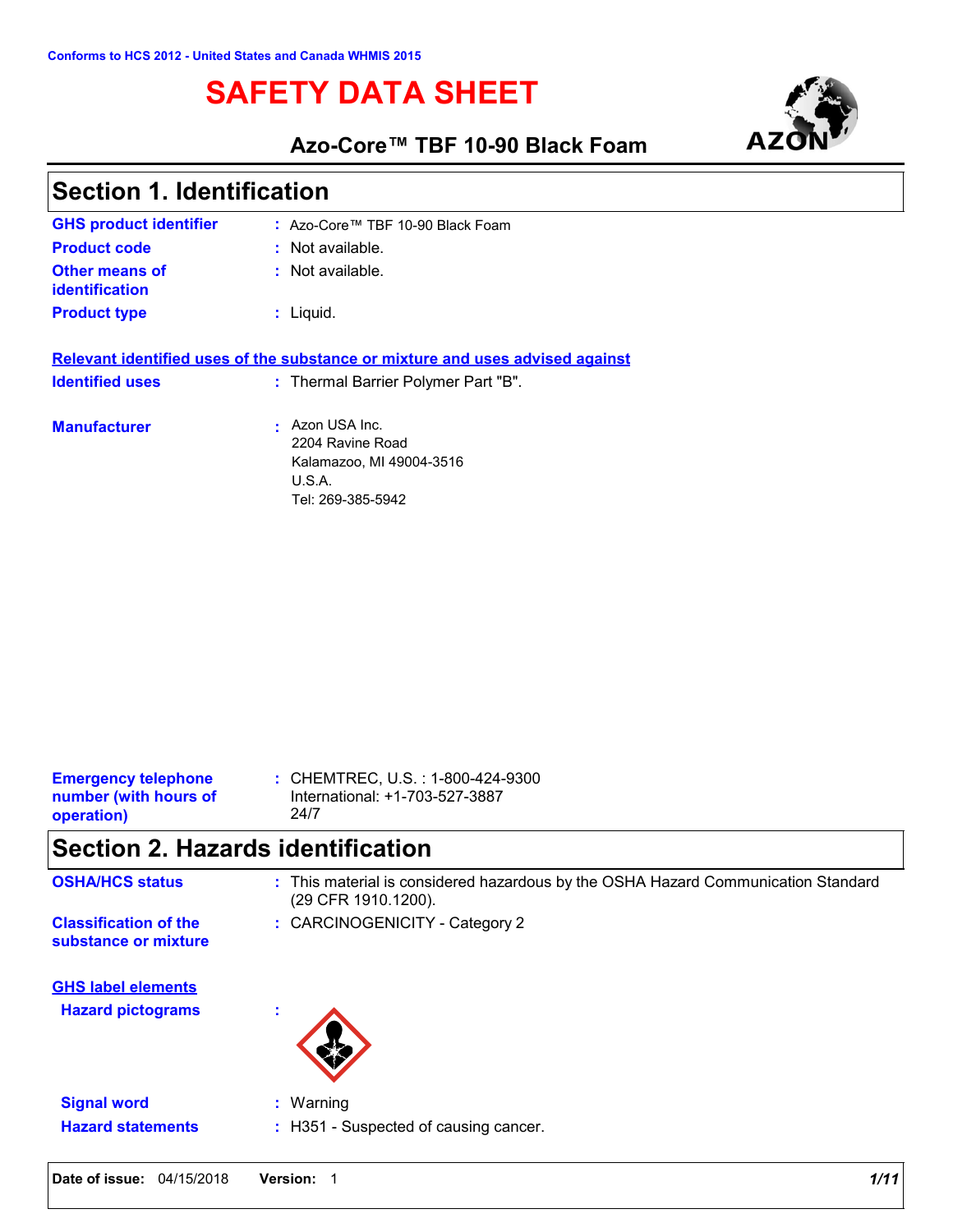### **Section 2. Hazards identification**

| <b>Precautionary statements</b>                   |                                                                                                                                                                                                                               |
|---------------------------------------------------|-------------------------------------------------------------------------------------------------------------------------------------------------------------------------------------------------------------------------------|
| <b>Prevention</b>                                 | : P201 - Obtain special instructions before use.<br>P202 - Do not handle until all safety precautions have been read and understood.<br>P280 - Wear protective gloves. Wear eye or face protection. Wear protective clothing. |
| <b>Response</b>                                   | : P308 + P313 - IF exposed or concerned: Get medical attention.                                                                                                                                                               |
| <b>Storage</b>                                    | : P405 - Store locked up.                                                                                                                                                                                                     |
| <b>Disposal</b>                                   | : P501 - Dispose of contents and container in accordance with all local, regional, national<br>and international regulations.                                                                                                 |
| <b>Hazards not otherwise</b><br><b>classified</b> | : None known.                                                                                                                                                                                                                 |

### **Section 3. Composition/information on ingredients**

**:** Not available.

Mixture

| <b>Substance/mixture</b> | : Mixi |
|--------------------------|--------|
| <b>Other means of</b>    | : Not  |
| identification           |        |

| <b>Ingredient name</b>          | 70             | <b>CAS number</b> |
|---------------------------------|----------------|-------------------|
| 2,2'-Oxybisethanol              | ≥3 - ≤5        | 111-46-6          |
| Carbon black, respirable powder | $\geq 0.3 - 1$ | 1333-86-4         |

Any concentration shown as a range is to protect confidentiality or is due to batch variation.

**There are no additional ingredients present which, within the current knowledge of the supplier and in the concentrations applicable, are classified as hazardous to health or the environment and hence require reporting in this section.**

**Occupational exposure limits, if available, are listed in Section 8.**

### **Section 4. First aid measures**

| Eye contact         | : Immediately flush eyes with plenty of water, occasionally lifting the upper and lower<br>eyelids. Check for and remove any contact lenses. Continue to rinse for at least 20<br>minutes. Get medical attention.                                                                                                                                                                                                                                                                                                                                                                                                                                                                                                                                                         |
|---------------------|---------------------------------------------------------------------------------------------------------------------------------------------------------------------------------------------------------------------------------------------------------------------------------------------------------------------------------------------------------------------------------------------------------------------------------------------------------------------------------------------------------------------------------------------------------------------------------------------------------------------------------------------------------------------------------------------------------------------------------------------------------------------------|
| <b>Inhalation</b>   | : Remove victim to fresh air and keep at rest in a position comfortable for breathing. If<br>not breathing, if breathing is irregular or if respiratory arrest occurs, provide artificial<br>respiration or oxygen by trained personnel. It may be dangerous to the person providing<br>aid to give mouth-to-mouth resuscitation. Get medical attention. If unconscious, place<br>in recovery position and get medical attention immediately. Maintain an open airway.<br>Loosen tight clothing such as a collar, tie, belt or waistband.                                                                                                                                                                                                                                 |
| <b>Skin contact</b> | : Flush contaminated skin with plenty of water. Continue to rinse for at least 20 minutes.<br>Get medical attention. Wash clothing before reuse. Clean shoes thoroughly before<br>reuse.                                                                                                                                                                                                                                                                                                                                                                                                                                                                                                                                                                                  |
| <b>Ingestion</b>    | : Wash out mouth with water. Remove dentures if any. Remove victim to fresh air and<br>keep at rest in a position comfortable for breathing. If material has been swallowed and<br>the exposed person is conscious, give small quantities of water to drink. Stop if the<br>exposed person feels sick as vomiting may be dangerous. Do not induce vomiting<br>unless directed to do so by medical personnel. If vomiting occurs, the head should be<br>kept low so that vomit does not enter the lungs. Get medical attention. Never give<br>anything by mouth to an unconscious person. If unconscious, place in recovery position<br>and get medical attention immediately. Maintain an open airway. Loosen tight clothing<br>such as a collar, tie, belt or waistband. |

#### **Most important symptoms/effects, acute and delayed Potential acute health effects**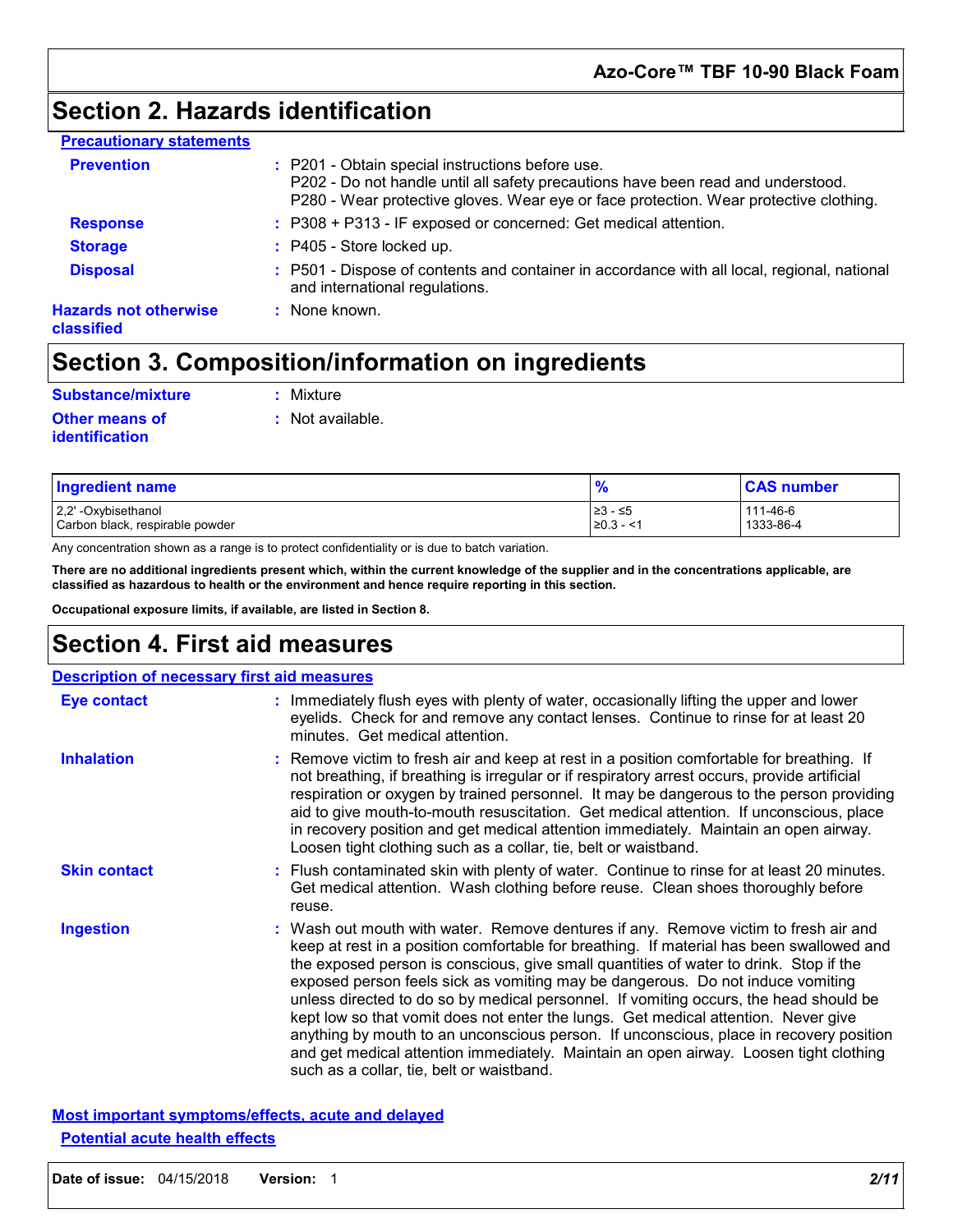## **Section 4. First aid measures**

| Eye contact                         | : No known significant effects or critical hazards.                                                                                                                         |
|-------------------------------------|-----------------------------------------------------------------------------------------------------------------------------------------------------------------------------|
| <b>Inhalation</b>                   | : No known significant effects or critical hazards.                                                                                                                         |
| <b>Skin contact</b>                 | : No known significant effects or critical hazards.                                                                                                                         |
| <b>Ingestion</b>                    | : No known significant effects or critical hazards.                                                                                                                         |
| <b>Over-exposure signs/symptoms</b> |                                                                                                                                                                             |
| Eye contact                         | : No known significant effects or critical hazards.                                                                                                                         |
| <b>Inhalation</b>                   | : No known significant effects or critical hazards.                                                                                                                         |
| <b>Skin contact</b>                 | No known significant effects or critical hazards.                                                                                                                           |
| <b>Ingestion</b>                    | : No known significant effects or critical hazards.                                                                                                                         |
|                                     | Indication of immediate medical attention and special treatment needed, if necessary                                                                                        |
| Notes to physician                  | : Treat symptomatically. Contact poison treatment specialist immediately if large<br>quantities have been ingested or inhaled.                                              |
| <b>Specific treatments</b>          | : No specific treatment.                                                                                                                                                    |
| <b>Protection of first-aiders</b>   | No action shall be taken involving any personal risk or without suitable training. It may<br>be dangerous to the person providing aid to give mouth-to-mouth resuscitation. |
|                                     |                                                                                                                                                                             |

**See toxicological information (Section 11)**

## **Section 5. Fire-fighting measures**

| <b>Extinguishing media</b>                               |                                                                                                                                                                                                     |
|----------------------------------------------------------|-----------------------------------------------------------------------------------------------------------------------------------------------------------------------------------------------------|
| <b>Suitable extinguishing</b><br>media                   | : Use an extinguishing agent suitable for the surrounding fire.                                                                                                                                     |
| <b>Unsuitable extinguishing</b><br>media                 | : None known.                                                                                                                                                                                       |
| <b>Specific hazards arising</b><br>from the chemical     | : In a fire or if heated, a pressure increase will occur and the container may burst.                                                                                                               |
| <b>Hazardous thermal</b><br>decomposition products       | Decomposition products may include the following materials:<br>carbon dioxide<br>carbon monoxide                                                                                                    |
| <b>Special protective actions</b><br>for fire-fighters   | : Promptly isolate the scene by removing all persons from the vicinity of the incident if<br>there is a fire. No action shall be taken involving any personal risk or without suitable<br>training. |
| <b>Special protective</b><br>equipment for fire-fighters | Fire-fighters should wear appropriate protective equipment and self-contained breathing<br>apparatus (SCBA) with a full face-piece operated in positive pressure mode.                              |

## **Section 6. Accidental release measures**

**Personal precautions, protective equipment and emergency procedures**

| For non-emergency<br>personnel | : No action shall be taken involving any personal risk or without suitable training.<br>Evacuate surrounding areas. Keep unnecessary and unprotected personnel from<br>entering. Do not touch or walk through spilled material. Avoid breathing vapor or mist.<br>Provide adequate ventilation. Wear appropriate respirator when ventilation is<br>inadequate. Put on appropriate personal protective equipment. |
|--------------------------------|------------------------------------------------------------------------------------------------------------------------------------------------------------------------------------------------------------------------------------------------------------------------------------------------------------------------------------------------------------------------------------------------------------------|
|                                | For emergency responders : If specialized clothing is required to deal with the spillage, take note of any information in<br>Section 8 on suitable and unsuitable materials. See also the information in "For non-<br>emergency personnel".                                                                                                                                                                      |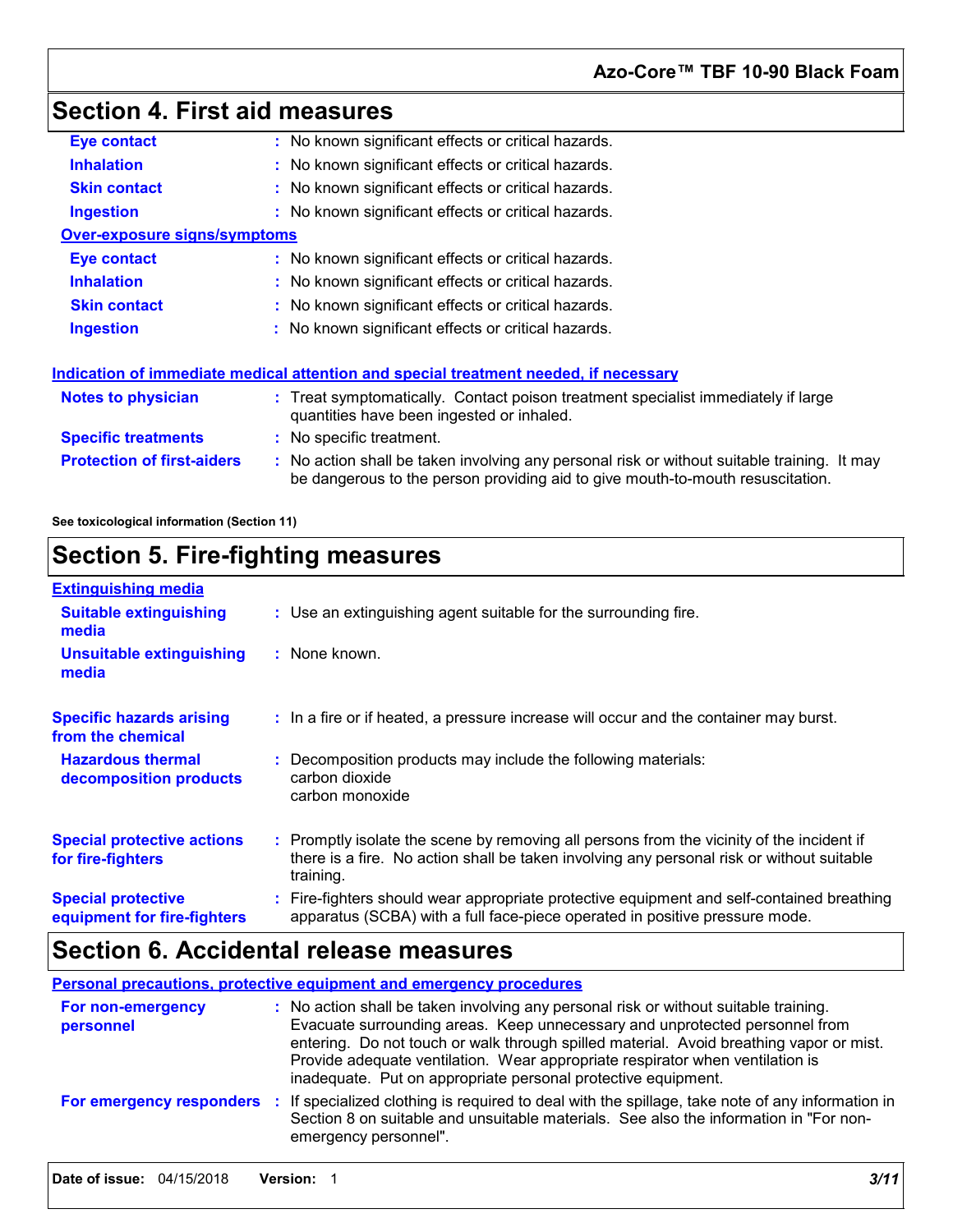### **Section 6. Accidental release measures**

| <b>Environmental precautions</b> | : Avoid dispersal of spilled material and runoff and contact with soil, waterways, drains |
|----------------------------------|-------------------------------------------------------------------------------------------|
|                                  | and sewers. Inform the relevant authorities if the product has caused environmental       |
|                                  | pollution (sewers, waterways, soil or air).                                               |

#### **Methods and materials for containment and cleaning up**

**Spill** Stop leak if without risk. Move containers from spill area. Approach release from spill area. Approach release from upwind. Prevent entry into sewers, water courses, basements or confined areas. Wash spillages into an effluent treatment plant or proceed as follows. Contain and collect spillage with non-combustible, absorbent material e.g. sand, earth, vermiculite or diatomaceous earth and place in container for disposal according to local regulations (see Section 13). Dispose of via a licensed waste disposal contractor. Contaminated absorbent material may pose the same hazard as the spilled product. Note: see Section 1 for emergency contact information and Section 13 for waste disposal.

## **Section 7. Handling and storage**

### **Precautions for safe handling**

| <b>Protective measures</b>                                                       | : Put on appropriate personal protective equipment (see Section 8). Avoid exposure -<br>obtain special instructions before use. Do not handle until all safety precautions have<br>been read and understood. Do not get in eyes or on skin or clothing. Do not ingest.<br>Avoid breathing vapor or mist. If during normal use the material presents a respiratory<br>hazard, use only with adequate ventilation or wear appropriate respirator. Keep in the<br>original container or an approved alternative made from a compatible material, kept<br>tightly closed when not in use. Empty containers retain product residue and can be<br>hazardous. Do not reuse container. |
|----------------------------------------------------------------------------------|--------------------------------------------------------------------------------------------------------------------------------------------------------------------------------------------------------------------------------------------------------------------------------------------------------------------------------------------------------------------------------------------------------------------------------------------------------------------------------------------------------------------------------------------------------------------------------------------------------------------------------------------------------------------------------|
| <b>Advice on general</b><br>occupational hygiene                                 | : Eating, drinking and smoking should be prohibited in areas where this material is<br>handled, stored and processed. Workers should wash hands and face before eating,<br>drinking and smoking. See also Section 8 for additional information on hygiene<br>measures.                                                                                                                                                                                                                                                                                                                                                                                                         |
| <b>Conditions for safe storage,</b><br>including any<br><b>incompatibilities</b> | : Store in accordance with local regulations. Store in original container protected from<br>direct sunlight in a dry, cool and well-ventilated area, away from incompatible materials<br>(see Section 10) and food and drink. Store locked up. Keep container tightly closed<br>and sealed until ready for use. Containers that have been opened must be carefully<br>resealed and kept upright to prevent leakage. Do not store in unlabeled containers.<br>Use appropriate containment to avoid environmental contamination. See Section 10 for<br>incompatible materials before handling or use.                                                                            |

### **Section 8. Exposure controls/personal protection**

#### **Control parameters**

**United States**

#### **Occupational exposure limits**

| <b>Ingredient name</b>          | <b>Exposure limits</b>                                                               |
|---------------------------------|--------------------------------------------------------------------------------------|
| 2.2' -Oxybisethanol             | AIHA WEEL (United States, 10/2011).<br>TWA: 10 $mq/m3$ 8 hours.                      |
| Carbon black, respirable powder | NIOSH REL (United States, 10/2016).                                                  |
|                                 | TWA: $3.5 \text{ mg/m}^3$ 10 hours.<br>TWA: 0.1 mg of PAHs/cm <sup>3</sup> 10 hours. |
|                                 | OSHA PEL (United States, 6/2016).<br>TWA: $3.5 \text{ mg/m}^3$ 8 hours.              |
|                                 | ACGIH TLV (United States, 3/2017).                                                   |
|                                 | TWA: 3 mg/m <sup>3</sup> 8 hours. Form: Inhalable fraction                           |

#### **Canada**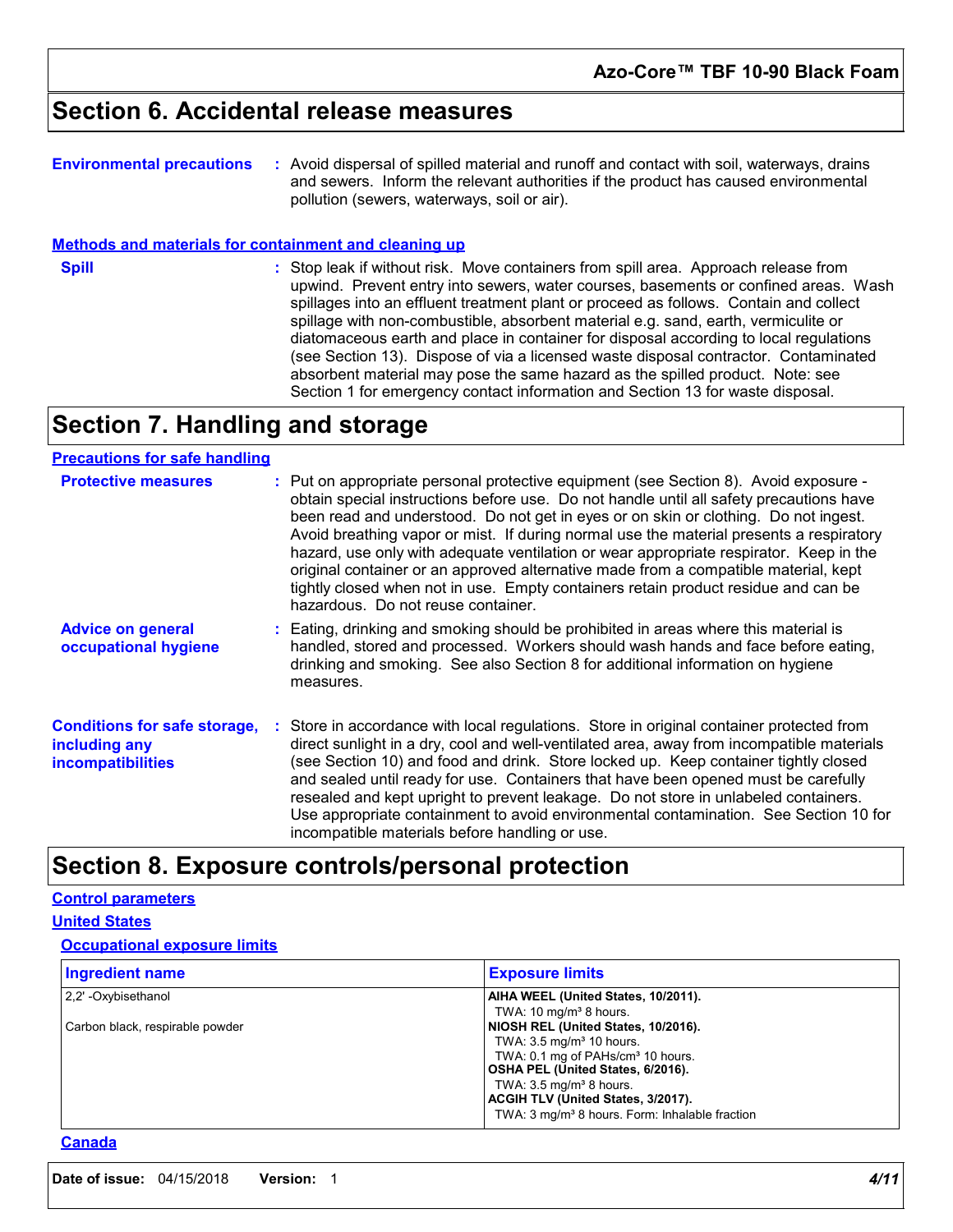## **Section 8. Exposure controls/personal protection**

### **Occupational exposure limits**

| <b>Ingredient name</b>          | <b>Exposure limits</b>                                                                                                                                                                                                                                                                                                                                                                                                         |
|---------------------------------|--------------------------------------------------------------------------------------------------------------------------------------------------------------------------------------------------------------------------------------------------------------------------------------------------------------------------------------------------------------------------------------------------------------------------------|
| 2.2' - Oxybisethanol            | AIHA WEEL (United States, 10/2011).                                                                                                                                                                                                                                                                                                                                                                                            |
| Carbon black, respirable powder | TWA: $10 \text{ mg/m}^3$ 8 hours.<br>CA British Columbia Provincial (Canada, 7/2016).<br>TWA: 3 mg/m <sup>3</sup> 8 hours. Form: Inhalable<br>CA Alberta Provincial (Canada, 4/2009).<br>8 hrs OEL: 3.5 mg/m <sup>3</sup> 8 hours.<br>CA Quebec Provincial (Canada, 1/2014).<br>TWAEV: 3.5 mg/m <sup>3</sup> 8 hours.<br>CA Ontario Provincial (Canada, 7/2015).<br>TWA: 3 mg/m <sup>3</sup> 8 hours. Form: Inhalable fraction |
|                                 | CA Saskatchewan Provincial (Canada, 7/2013).<br>STEL: 7 mg/m <sup>3</sup> 15 minutes.<br>TWA: $3.5 \text{ mg/m}^3$ 8 hours.                                                                                                                                                                                                                                                                                                    |

| <b>Appropriate engineering</b><br><b>controls</b> |    | : If user operations generate dust, fumes, gas, vapor or mist, use process enclosures,<br>local exhaust ventilation or other engineering controls to keep worker exposure to<br>airborne contaminants below any recommended or statutory limits.                                                                                                                                                                                                                                                                                                                                                                       |  |  |  |
|---------------------------------------------------|----|------------------------------------------------------------------------------------------------------------------------------------------------------------------------------------------------------------------------------------------------------------------------------------------------------------------------------------------------------------------------------------------------------------------------------------------------------------------------------------------------------------------------------------------------------------------------------------------------------------------------|--|--|--|
| <b>Environmental exposure</b><br><b>controls</b>  |    | Emissions from ventilation or work process equipment should be checked to ensure<br>they comply with the requirements of environmental protection legislation.                                                                                                                                                                                                                                                                                                                                                                                                                                                         |  |  |  |
| <b>Individual protection measures</b>             |    |                                                                                                                                                                                                                                                                                                                                                                                                                                                                                                                                                                                                                        |  |  |  |
| <b>Hygiene measures</b>                           |    | : Wash hands, forearms and face thoroughly after handling chemical products, before<br>eating, smoking and using the lavatory and at the end of the working period.<br>Appropriate techniques should be used to remove potentially contaminated clothing.<br>Wash contaminated clothing before reusing. Ensure that eyewash stations and safety<br>showers are close to the workstation location.                                                                                                                                                                                                                      |  |  |  |
| <b>Eye/face protection</b>                        | ÷. | Safety eyewear complying with an approved standard should be used when a risk<br>assessment indicates this is necessary to avoid exposure to liquid splashes, mists,<br>gases or dusts. If contact is possible, the following protection should be worn, unless<br>the assessment indicates a higher degree of protection: safety glasses with side-<br>shields.                                                                                                                                                                                                                                                       |  |  |  |
| <b>Skin protection</b>                            |    |                                                                                                                                                                                                                                                                                                                                                                                                                                                                                                                                                                                                                        |  |  |  |
| <b>Hand protection</b>                            |    | : Chemical-resistant, impervious gloves complying with an approved standard should be<br>worn at all times when handling chemical products if a risk assessment indicates this is<br>necessary. Considering the parameters specified by the glove manufacturer, check<br>during use that the gloves are still retaining their protective properties. It should be<br>noted that the time to breakthrough for any glove material may be different for different<br>glove manufacturers. In the case of mixtures, consisting of several substances, the<br>protection time of the gloves cannot be accurately estimated. |  |  |  |
| <b>Body protection</b>                            |    | Personal protective equipment for the body should be selected based on the task being<br>performed and the risks involved and should be approved by a specialist before<br>handling this product.                                                                                                                                                                                                                                                                                                                                                                                                                      |  |  |  |
| <b>Other skin protection</b>                      |    | Appropriate footwear and any additional skin protection measures should be selected<br>based on the task being performed and the risks involved and should be approved by a<br>specialist before handling this product.                                                                                                                                                                                                                                                                                                                                                                                                |  |  |  |
| <b>Respiratory protection</b>                     |    | Based on the hazard and potential for exposure, select a respirator that meets the<br>appropriate standard or certification. Respirators must be used according to a<br>respiratory protection program to ensure proper fitting, training, and other important<br>aspects of use.                                                                                                                                                                                                                                                                                                                                      |  |  |  |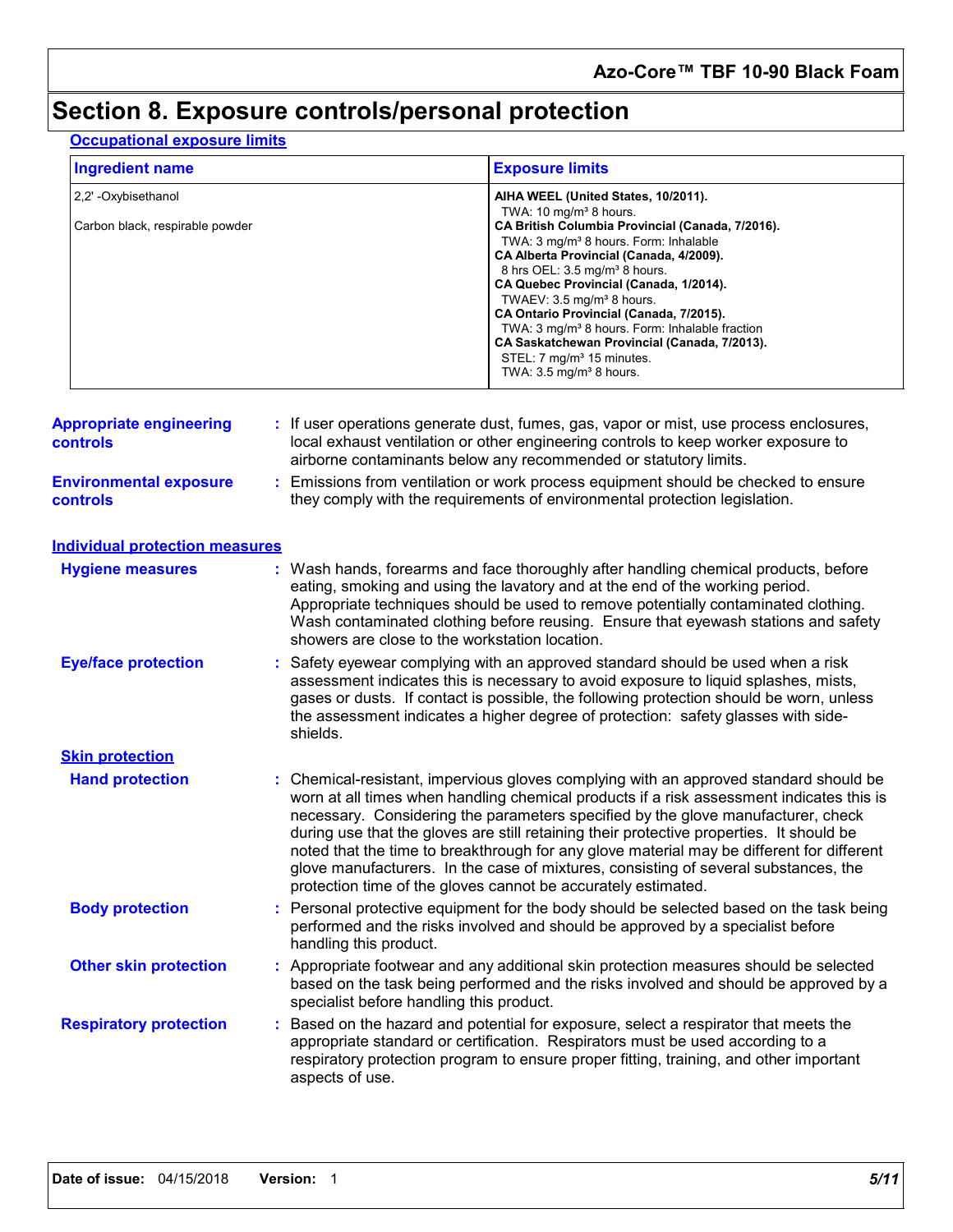### **Azo-Core™ TBF 10-90 Black Foam**

## **Section 9. Physical and chemical properties**

#### **Appearance**

| <b>Physical state</b>                                  |    | Liquid. [Clear.]               |
|--------------------------------------------------------|----|--------------------------------|
| <b>Color</b>                                           |    | Black.                         |
| <b>Odor</b>                                            |    | Slight.                        |
| <b>Odor threshold</b>                                  |    | Not available.                 |
| рH                                                     |    | Not available.                 |
| <b>Melting point</b>                                   |    | Not available.                 |
| <b>Boiling point</b>                                   |    | Not available.                 |
| <b>Flash point</b>                                     |    | Closed cup: >93.3°C (>199.9°F) |
| <b>Evaporation rate</b>                                | t. | Not available.                 |
| <b>Flammability (solid, gas)</b>                       |    | Not available.                 |
| <b>Lower and upper explosive</b><br>(flammable) limits |    | : Not available.               |
| <b>Vapor pressure</b>                                  |    | Not available.                 |
| <b>Vapor density</b>                                   |    | Not available.                 |
| <b>Relative density</b>                                |    | $:$ Not available.             |
| <b>Solubility</b>                                      |    | Slightly soluble in water.     |
| <b>Partition coefficient: n-</b><br>octanol/water      |    | $:$ Not available.             |
| <b>Auto-ignition temperature</b>                       |    | $:$ Not available.             |
| <b>Decomposition temperature</b>                       |    | $:$ Not available.             |
| <b>Viscosity</b>                                       |    | Not available.                 |
| Flow time (ISO 2431)                                   |    | : Not available.               |

# **Section 10. Stability and reactivity**

| <b>Reactivity</b>                            | : No specific test data related to reactivity available for this product or its ingredients. |
|----------------------------------------------|----------------------------------------------------------------------------------------------|
| <b>Chemical stability</b>                    | : The product is stable. Reacts with Isocyanates.                                            |
| <b>Possibility of hazardous</b><br>reactions | : Under normal conditions of storage and use, hazardous reactions will not occur.            |
| <b>Conditions to avoid</b>                   | : No specific data.                                                                          |
| <b>Incompatible materials</b>                | : Reactive or incompatible with the following materials: oxidizing materials and alkalis.    |
| <b>Hazardous decomposition</b><br>products   | : Carbon monoxide, carbon dioxide, nitrogen oxides.                                          |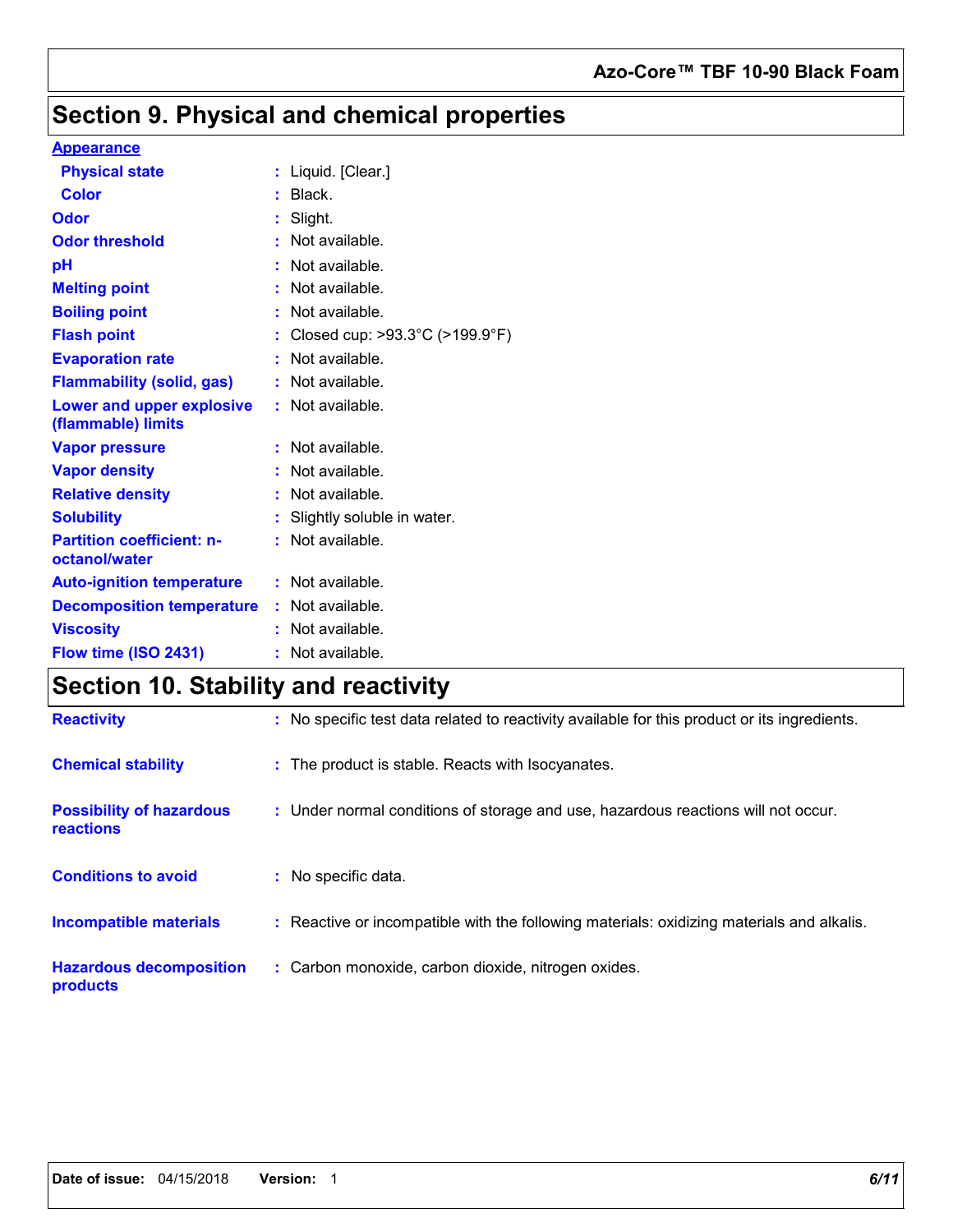### **Section 11. Toxicological information**

#### **Information on toxicological effects**

#### **Acute toxicity**

| <b>Product/ingredient name</b>  | <b>Result</b> | <b>Species</b> | <b>Dose</b>  | <b>Exposure</b> |
|---------------------------------|---------------|----------------|--------------|-----------------|
| 2.2' -Oxybisethanol             | LD50 Dermal   | Rabbit         | 11890 mg/kg  |                 |
|                                 | LD50 Oral     | Rat            | 12000 mg/kg  |                 |
| Carbon black, respirable powder | LD50 Oral     | Rat            | >15400 mg/kg |                 |

#### **Irritation/Corrosion**

| <b>Product/ingredient name</b> | <b>Result</b>                                | <b>Species</b>   | <b>Score</b> | <b>Exposure</b> | <b>Observation</b> |
|--------------------------------|----------------------------------------------|------------------|--------------|-----------------|--------------------|
| 2.2' -Oxybisethanol            | Eves - Mild irritant<br>Skin - Mild irritant | Rabbit<br>Rabbit |              | 50 mg<br>500 mg |                    |

#### **Sensitization**

There is no data available.

#### **Mutagenicity**

There is no data available.

### **Carcinogenicity**

#### **Classification**

| <b>Product/ingredient name</b>  | <b>OSHA</b> | <b>IARC</b> |  |
|---------------------------------|-------------|-------------|--|
| Carbon black, respirable powder |             | 2B          |  |

#### **Reproductive toxicity**

There is no data available.

#### **Teratogenicity**

There is no data available.

**Specific target organ toxicity (single exposure)**

There is no data available.

#### **Specific target organ toxicity (repeated exposure)**

There is no data available.

#### **Aspiration hazard**

There is no data available.

#### **Information on the likely routes of exposure**

**:** Dermal contact. Eye contact. Inhalation. Ingestion.

### **Potential acute health effects**

| - Ywniad avulu nydia yn ywy |                                                     |
|-----------------------------|-----------------------------------------------------|
| <b>Eye contact</b>          | : No known significant effects or critical hazards. |
| <b>Inhalation</b>           | : No known significant effects or critical hazards. |
| <b>Skin contact</b>         | : No known significant effects or critical hazards. |
| <b>Ingestion</b>            | : No known significant effects or critical hazards. |

### **Symptoms related to the physical, chemical and toxicological characteristics**

| Eye contact         | : No known significant effects or critical hazards. |
|---------------------|-----------------------------------------------------|
| <b>Inhalation</b>   | : No known significant effects or critical hazards. |
| <b>Skin contact</b> | : No known significant effects or critical hazards. |
| <b>Ingestion</b>    | : No known significant effects or critical hazards. |

#### **Delayed and immediate effects and also chronic effects from short and long term exposure**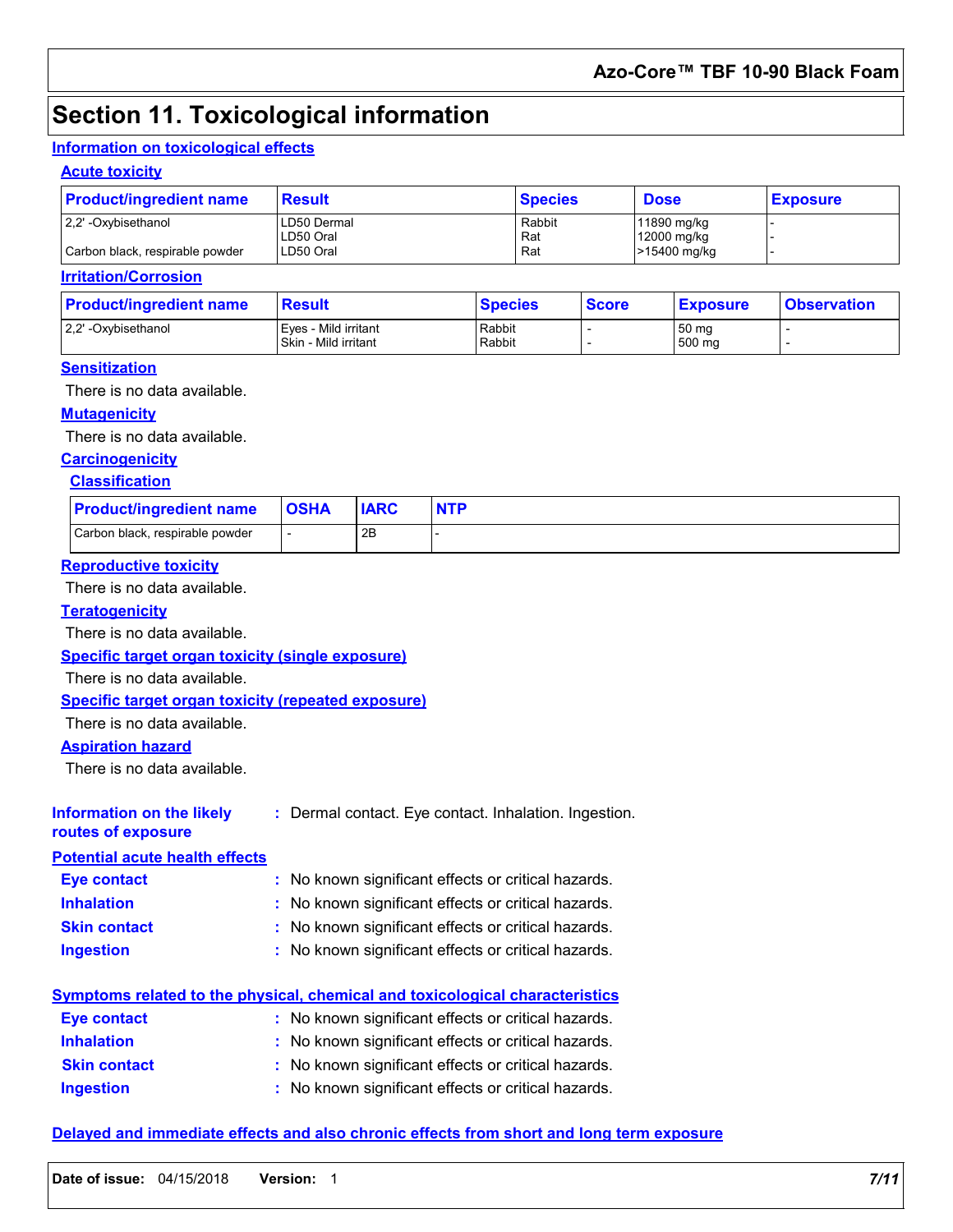## **Section 11. Toxicological information**

| <b>Short term exposure</b>                   |                                                                                           |
|----------------------------------------------|-------------------------------------------------------------------------------------------|
| <b>Potential immediate</b><br><b>effects</b> | : No known significant effects or critical hazards.                                       |
| <b>Potential delayed effects</b>             | : No known significant effects or critical hazards.                                       |
| <b>Long term exposure</b>                    |                                                                                           |
| <b>Potential immediate</b><br><b>effects</b> | : No known significant effects or critical hazards.                                       |
| <b>Potential delayed effects</b>             | : No known significant effects or critical hazards.                                       |
| <b>Potential chronic health effects</b>      |                                                                                           |
| <b>General</b>                               | : No known significant effects or critical hazards.                                       |
| <b>Carcinogenicity</b>                       | Suspected of causing cancer. Risk of cancer depends on duration and level of<br>exposure. |
| <b>Mutagenicity</b>                          | : No known significant effects or critical hazards.                                       |
| <b>Teratogenicity</b>                        | : No known significant effects or critical hazards.                                       |
| <b>Developmental effects</b>                 | : No known significant effects or critical hazards.                                       |
| <b>Fertility effects</b>                     | : No known significant effects or critical hazards.                                       |

#### **Numerical measures of toxicity**

#### **Acute toxicity estimates**

| <b>Route</b> | <b>ATE value</b> |
|--------------|------------------|
| Oral         | 11362.6 mg/kg    |

## **Section 12. Ecological information**

#### **Toxicity**

| <b>Product/ingredient name</b>  | Result                               | <b>Species</b>                    | <b>Exposure</b> |
|---------------------------------|--------------------------------------|-----------------------------------|-----------------|
| 2.2' -Oxybisethanol             | Acute LC50 75200000 µg/L Fresh water | I Fish - Pimephales promelas      | 96 hours        |
| Carbon black, respirable powder | Acute EC50 37.563 mg/L Fresh water   | Daphnia - Daphnia magna - Neonate | 48 hours        |

#### **Persistence and degradability**

There is no data available.

#### **Bioaccumulative potential**

| <b>Product/ingredient name</b> | $\mathsf{LocP}_\mathsf{ow}$ |     | <b>Potential</b> |
|--------------------------------|-----------------------------|-----|------------------|
| 2,2' -Oxybisethanol            | .98                         | 100 | low              |

#### **Mobility in soil**

**Soil/water partition coefficient (Koc) :** Not available.

**Other adverse effects** : No known significant effects or critical hazards.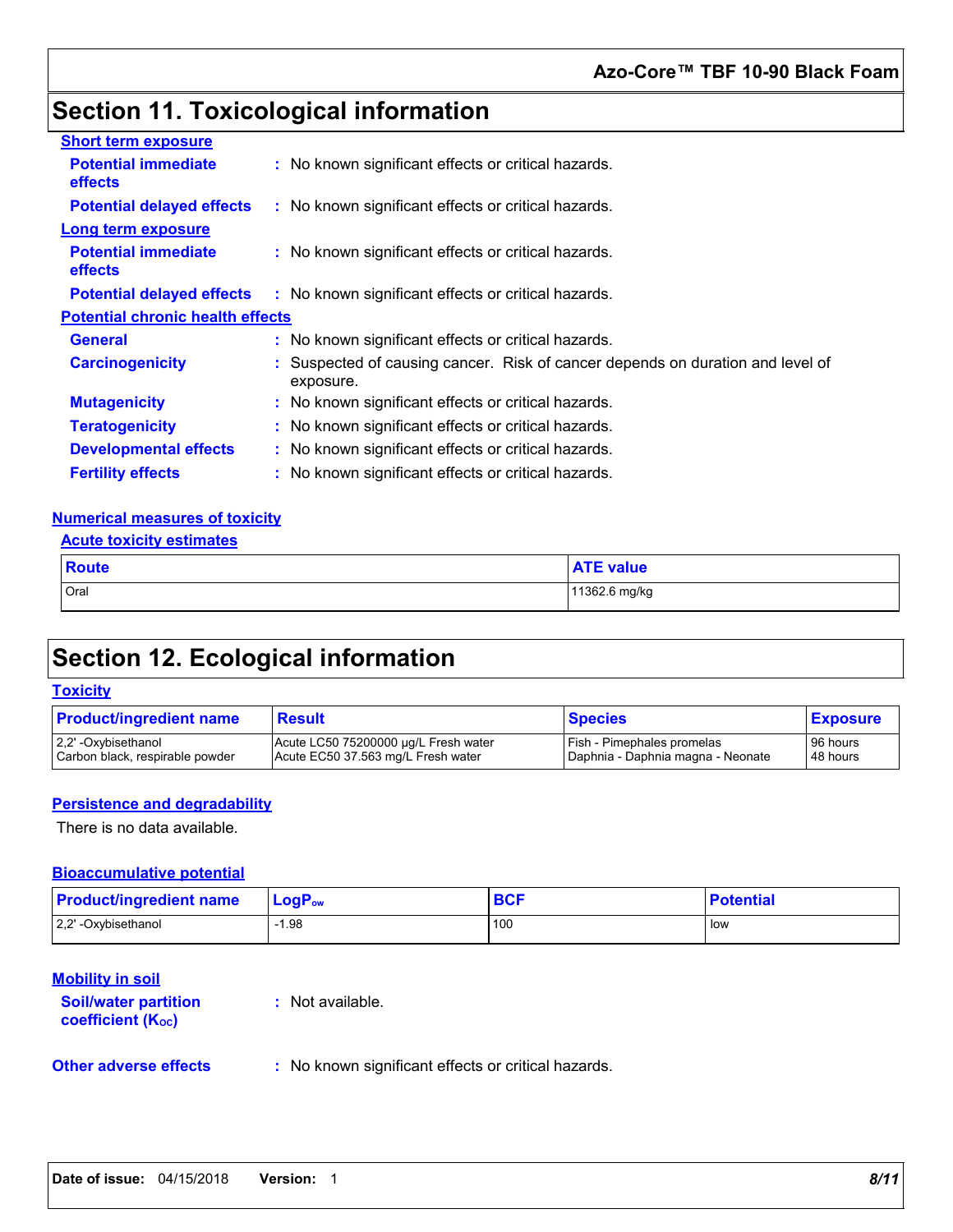### **Section 13. Disposal considerations**

**Disposal methods :**

The generation of waste should be avoided or minimized wherever possible. Disposal of this product, solutions and any by-products should comply with the requirements of environmental protection and waste disposal legislation and any regional local authority requirements. Dispose of surplus and non-recyclable products via a licensed waste disposal contractor. Waste should not be disposed of untreated to the sewer unless fully compliant with the requirements of all authorities with jurisdiction. Waste packaging should be recycled. Incineration or landfill should only be considered when recycling is not feasible. This material and its container must be disposed of in a safe way. Care should be taken when handling empty containers that have not been cleaned or rinsed out. Empty containers or liners may retain some product residues. Avoid dispersal of spilled material and runoff and contact with soil, waterways, drains and sewers.

### **Section 14. Transport information**

|                                      | <b>DOT Classification</b> | <b>TDG Classification</b> | <b>IMDG</b>    | <b>IATA</b>    |
|--------------------------------------|---------------------------|---------------------------|----------------|----------------|
| <b>UN number</b>                     | Not regulated.            | Not regulated.            | Not regulated. | Not regulated. |
| <b>UN proper</b><br>shipping name    |                           |                           |                |                |
| <b>Transport</b><br>hazard class(es) |                           |                           |                |                |
| <b>Packing group</b>                 |                           |                           |                |                |
| <b>Environmental</b><br>hazards      | No.                       | No.                       | No.            | No.            |

**AERG :** Not applicable

**Special precautions for user Transport within user's premises:** always transport in closed containers that are **:** upright and secure. Ensure that persons transporting the product know what to do in the event of an accident or spillage.

### **Section 15. Regulatory information**

| <b>U.S. Federal regulations</b>                                                   | : TSCA 8(a) PAIR: Octamethylcyclotetrasiloxane; Decamethylcyclopentasiloxane;<br>Dodecamethylcyclohexasiloxane |  |
|-----------------------------------------------------------------------------------|----------------------------------------------------------------------------------------------------------------|--|
|                                                                                   | <b>TSCA 8(a) CDR Exempt/Partial exemption:</b> Not determined                                                  |  |
|                                                                                   | United States inventory (TSCA 8b): All components are listed or exempted.                                      |  |
|                                                                                   | Clean Water Act (CWA) 311: Aniline                                                                             |  |
| <b>Clean Air Act Section 112</b><br>(b) Hazardous Air<br><b>Pollutants (HAPS)</b> | : Listed                                                                                                       |  |
| <b>Clean Air Act Section 602</b><br><b>Class I Substances</b>                     | : Not listed                                                                                                   |  |
| <b>Clean Air Act Section 602</b><br><b>Class II Substances</b>                    | : Not listed                                                                                                   |  |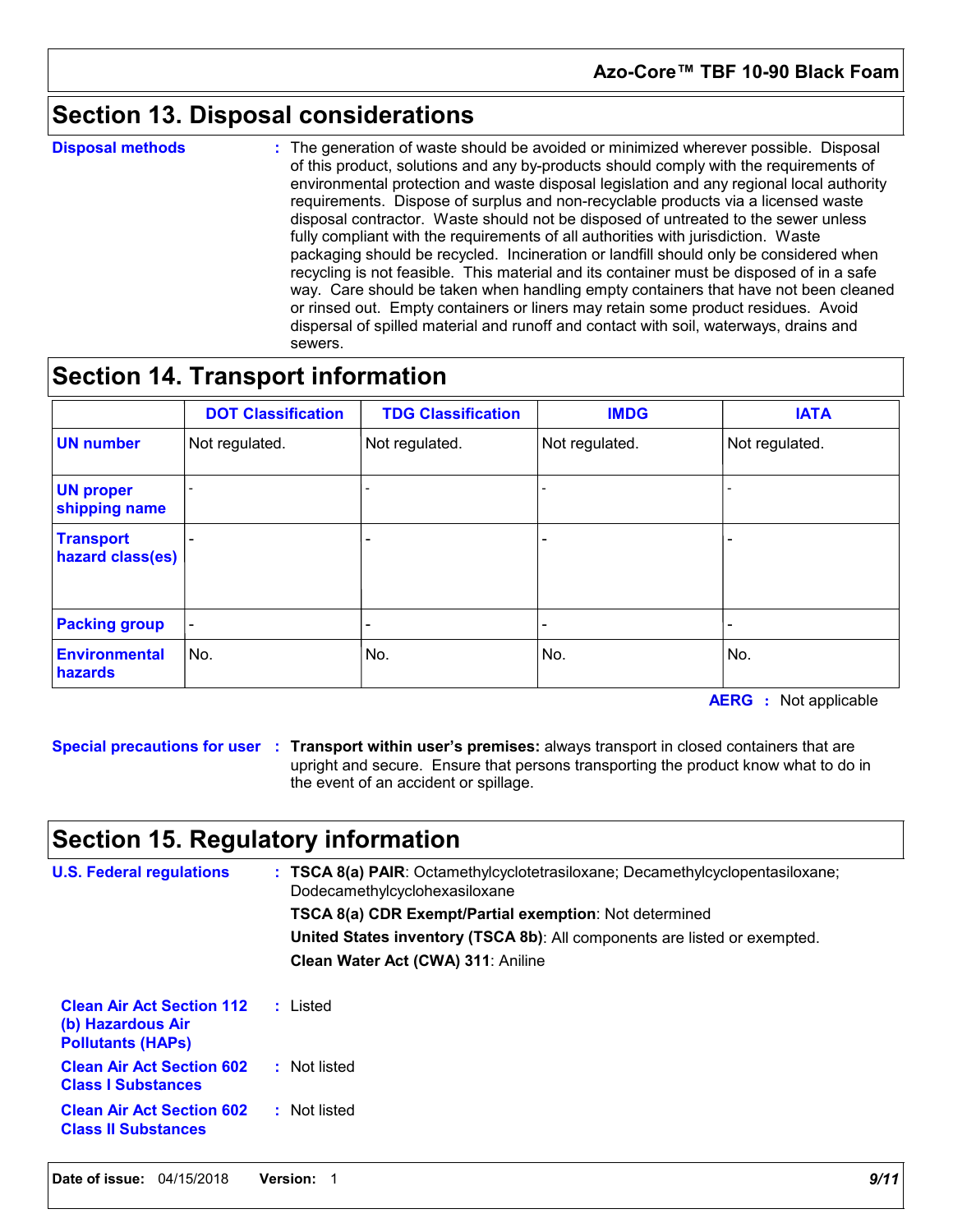## **Section 15. Regulatory information**

**DEA List I Chemicals (Precursor Chemicals)** **:** Not listed

**DEA List II Chemicals (Essential Chemicals)**

**:** Not listed

#### **SARA 302/304**

#### **Composition/information on ingredients**

|             |            | <b>SARA 302 TPQ</b> |           | <b>SARA 304 RQ</b> |           |
|-------------|------------|---------------------|-----------|--------------------|-----------|
| <b>Name</b> | <b>EHS</b> | (lbs)               | (gallons) | (lbs)              | (gallons) |
| Aniline     | Yes.       | 1000                | 117.6     | 5000               | 587.9     |

**SARA 304 RQ :** 1000000000 lbs / 454000000 kg

#### **SARA 311/312**

**Classification :** CARCINOGENICITY - Category 2

#### **Composition/information on ingredients**

| <b>Name</b>                     | <b>Classification</b>                                                                  |
|---------------------------------|----------------------------------------------------------------------------------------|
| 2.2' -Oxybisethanol             | ACUTE TOXICITY (oral) - Category 4<br>SERIOUS EYE DAMAGE/ EYE IRRITATION - Category 2A |
| Carbon black, respirable powder | CARCINOGENICITY - Category 2                                                           |

#### **SARA 313**

There is no data available.

#### **State regulations**

**Massachusetts :**

: None of the components are listed.

- -
- **New York :** None of the components are listed.
- 
- **New Jersey :** The following components are listed: Carbon black, respirable powder
- 
- **Pennsylvania 1992 :** The following components are listed: 2,2' -Oxybisethanol; Oxydipropanol; Carbon black, respirable powder

### **California Prop. 65**

**A WARNING**: This product can expose you to chemicals including 1,4-Dioxane, Carbon black, respirable powder, Aniline, which are known to the State of California to cause cancer, and Ethanediol, which is known to the State of California to cause birth defects or other reproductive harm. For more information go to www.P65Warnings.ca.gov.

#### **Canada**

**Canadian lists**

- 
- **Canadian NPRI :** None of the components are listed.
- 
- **CEPA Toxic substances :** None of the components are listed.

**Canada inventory (DSL NDSL)**

**:** All components are listed or exempted.

## **Section 16. Other information**

### **Procedure used to derive the classification**

| <b>Classification</b>        | <b>Justification</b>       |
|------------------------------|----------------------------|
| CARCINOGENICITY - Category 2 | <b>ICalculation method</b> |

#### **History**

**Date of issue mm/dd/yyyy :** 04/15/2018